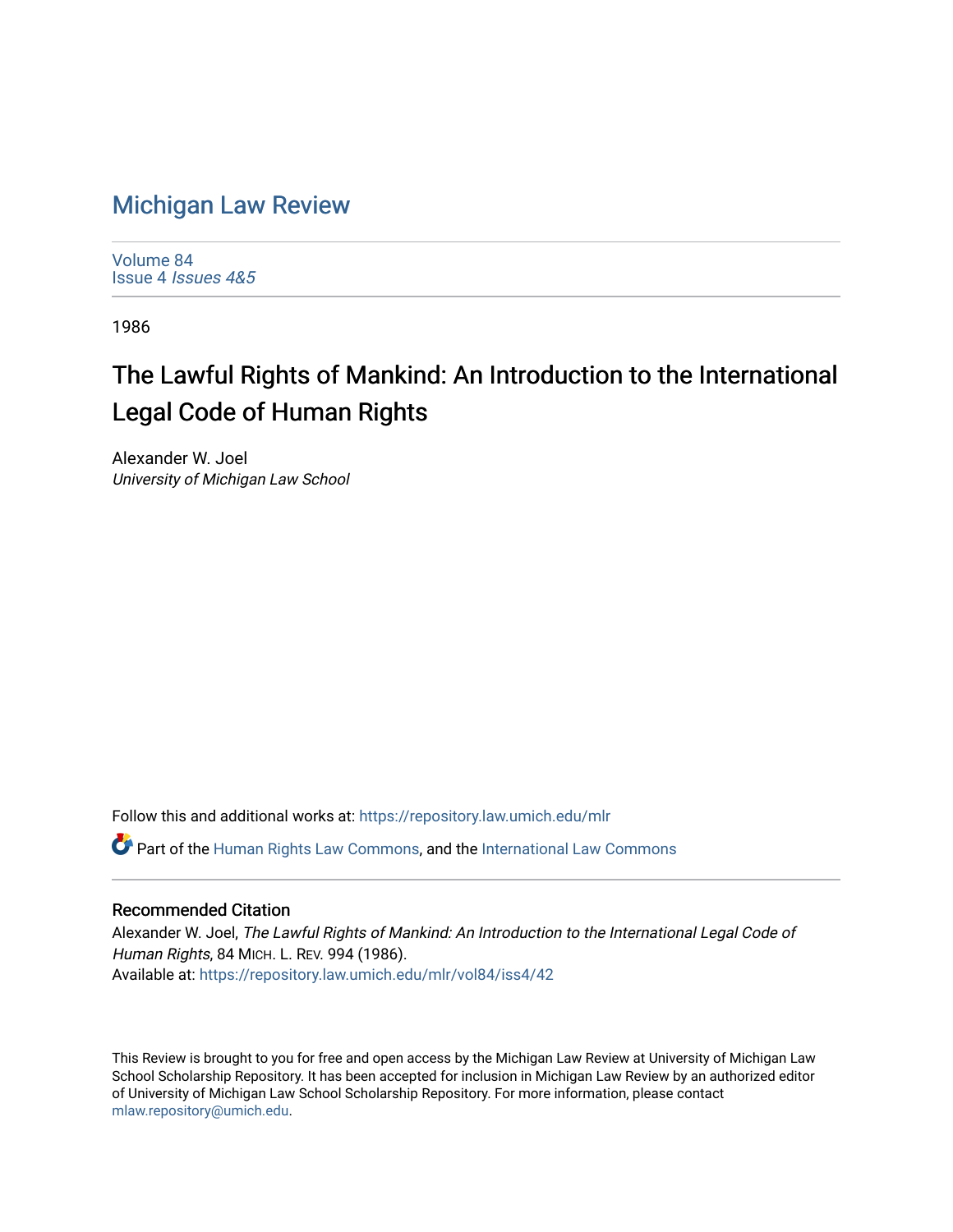THE LAWFUL RIGHTS OF MANKIND: AN INTRODUCTION TO THE INTERNATIONAL LEGAL CODE OF HUMAN RIGHTS. By *Paul Sieghart.* New York: Oxford University Press. 1985. Pp. xix, 252. Cloth, \$15.95; paper, \$10.95.

Imagine a world where the international community placed no constraints on how rulers treated their subjects, allowing them to cast aside human values such as life and liberty. A ruler in such a world could lawfully exploit, mistreat, and even exterminate entire strata of the state's population. International law would confront concerned nations with an unseemly choice: follow the law and allow millions to die, or break the law to intervene directly in the sovereign affairs of another state.

That world is easily imagined, for, as Paul Sieghart<sup>1</sup> explains in his new book, *The Lawful Rights of Mankind,* we only left such a place in 1945. In the book's preface, Sieghart evokes the possibility of Chancellor Adolf Hitler dismissing a commission of concerned foreign representatives with the claim  $-$  quite correct according to principles of international law in effect at the time — that the commission's interest

<sup>1.</sup> Paul Sieghart, an English barrister, is an international arbitrator and consultant, with a special interest in human rights law. He also wrote THE INTERNATIONAL LAW OP HUMAN RIGHTS (1983), a much more comprehensive examination of the international code of humnn rights. Sieghart suggests using this book as a companion to the larger work. P. viii.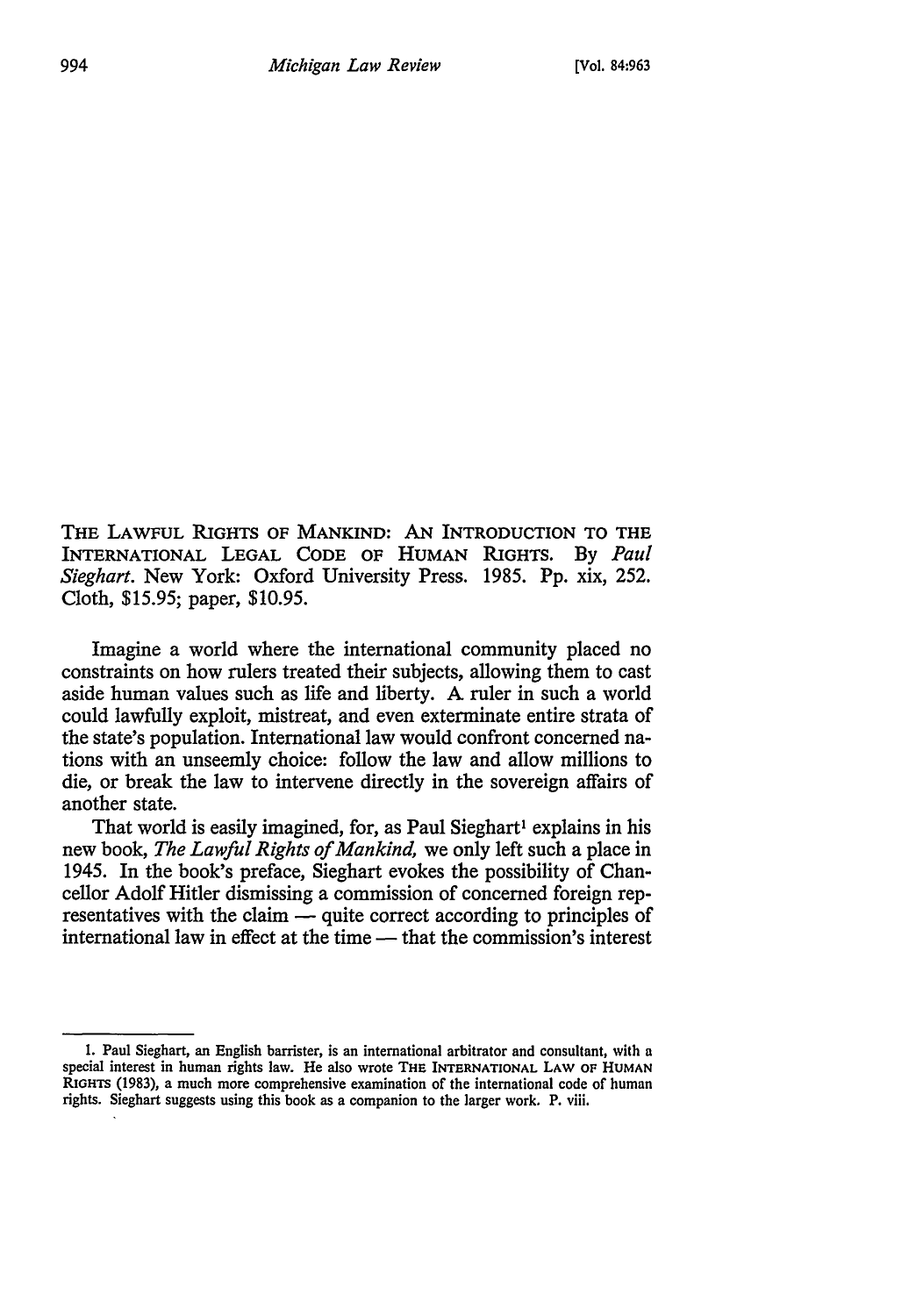in his subjects constituted an "illegitimate interference in the internal affairs of the sovereign German State" (p. vii). Sieghart maintains that an international code of human rights would at the very least strip the legal clothing from a Hitler or a Stalin and lay bare his monstrous crimes. Although Sieghart elegantly achieves his limited goal of providing the lay reader with a highly accessible overview of the international human rights code — what lies behind it, how it was made, how it works, and what it says  $-$  he enjoys less success in dispelling the lawyer's doubts that the code provides the "hard law" necessary to dent the global abuse of human rights.

As the book is geared to the legal novice, Sieghart begins with an entertaining allegory on the birth of rules of law (Chapter One). He creates a mythical village at the beginning of history  $-$  "Adamsville" - and leads the reader through its first encounters with the need to establish a legal system. Sieghart thereby outlines the key concepts of "laws" as binding rules on all community members, and "rights" as claims entitled to succeed under those laws (p. 13). ·

Most interesting to the international lawyer is Sieghart's allegorical treatment of enforcement and newcomers. Because the villagers are afraid to put enforcement powers in the hands of any individual, they choose to allow aggrieved parties to resort to reasonable self-help. Should that fail, the community as a whole will treat the offender as an "outlaw" and deny him or her the protections and benefits of being a part of the community. In the same vein, newcomers must accept the rules and obligations of the community before they may be considered as equals with those who formed the rules. Thus, Sieghart shows how individuals in Adamsville must accept and follow the community's rules to obtain the community's benefits. This allegory softens the lay reader's natural resistance to the notion that the community of nations can implement international rules without a legislature or a police force.<sup>2</sup>

Sieghart leaves the allegorical for the real world, and sketches centuries of legal history in three brief chapters. His central purpose in this ambitious historical discourse is to trace the development of the idea that a state's legitimacy springs from its people, and that individuals hold inalienable rights which come not from the state, but inhere in their individual humanity. Beginning with the Renaissance and culminating in the American and French Revolutions, these new notions of state legitimacy and individual rights laid the foundations for the post-World War II revolution in international human rights. Sieghart maintains that the horrors perpetrated by Stalin and Hitler shocked the world into establishing obligations external and superior to the

<sup>2.</sup> Sieghart does not explore an important difference between Adamsville and the community of nations: unlike Sieghart's newcomers, new nations cannot pack up and leave if they disagree with the community's established laws.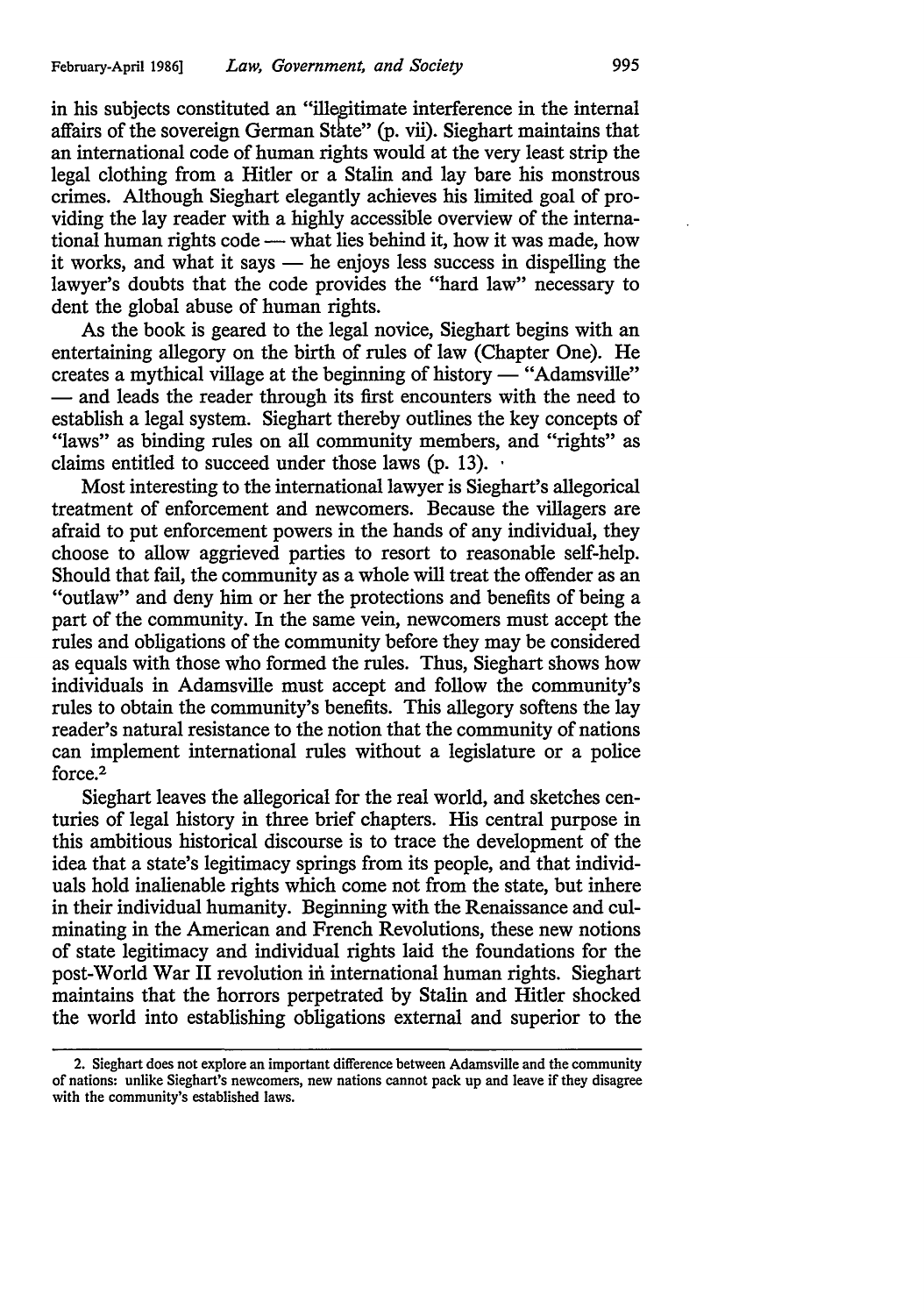state's previously uncontested sovereignty over human rights. The international community achieved this the only way it knew how: through declarations, resolutions, and, most importantly, binding treaties.

The code itself consists of three global treaties (the U.N. Charter, the U.N. Covenant on Economic, Social, and Cultural Rights (ESCR), and the U.N. Covenant on Political and Civil Rights (CPR)), four regional treaties (the European Convention for the Protection of Human Rights and Fundamental Freedoms, the European Social Charter, the American Convention on Human Rights, and the African Convention on Human and People's Rights), approximately twenty specialized treaties on more specific areas, and two nonbinding declarations (the Universal Declaration of Human Rights and the American Declaration of the Rights and Duties of Man). Sieghart uses the rest of the book to explain how these instruments operate, what obligations they create, and which rights they define and protect. He emphasizes that this code establishes a standard against which government behavior can be measured, much as scientists agree to international units of measurement (p. x). He thus divorces the code from any perceived philosophical or ideological underpinnings, as one need not meditate on the "true" meaning of "right" if each right is carefully defined in treaties ostensibly accepted by all parties as binding.

Sieghart's exposition illustrates three points of particular importance. To begin with, some treaties vary the degree of obligation depending on the attainability of the protection sought (pp. 73-75). Most treaties impose obligations which are "absolute and immediate" (p. 73); but the U.N. Convention on Economic and Social Rights and the European Social Charter establish "progressive" obligations that bind states to "take steps ... to the maximum of [their] available resources, with a view to achieving progressively" the realization of rights set forth in the treaties. 3 These treaties establish rights such as the right to work, the right to adequate housing and health care, and the right to vocational programs. As Sieghart explains in subsequent chapters, negotiators imposed progressive obligations in recognition of the difficulty many countries face in raising the standards of living of their citizens. The other treaties go further than simply using language that implies "immediate" obligations; they require countries to adopt domestic measures (such as legislation) to ensure compliance with the provisions (p. 74). Sieghart makes the important point that such obligations are objectively verifiable, in that states may ascertain treaty compliance by comparing one another's laws with the rights established in the relevant treaty. However, he fails to indicate that

<sup>3.</sup> This language is taken from Article 2(1), U.N. Convention on Economic, Social, and Cultural Rights, quoted at p. 74.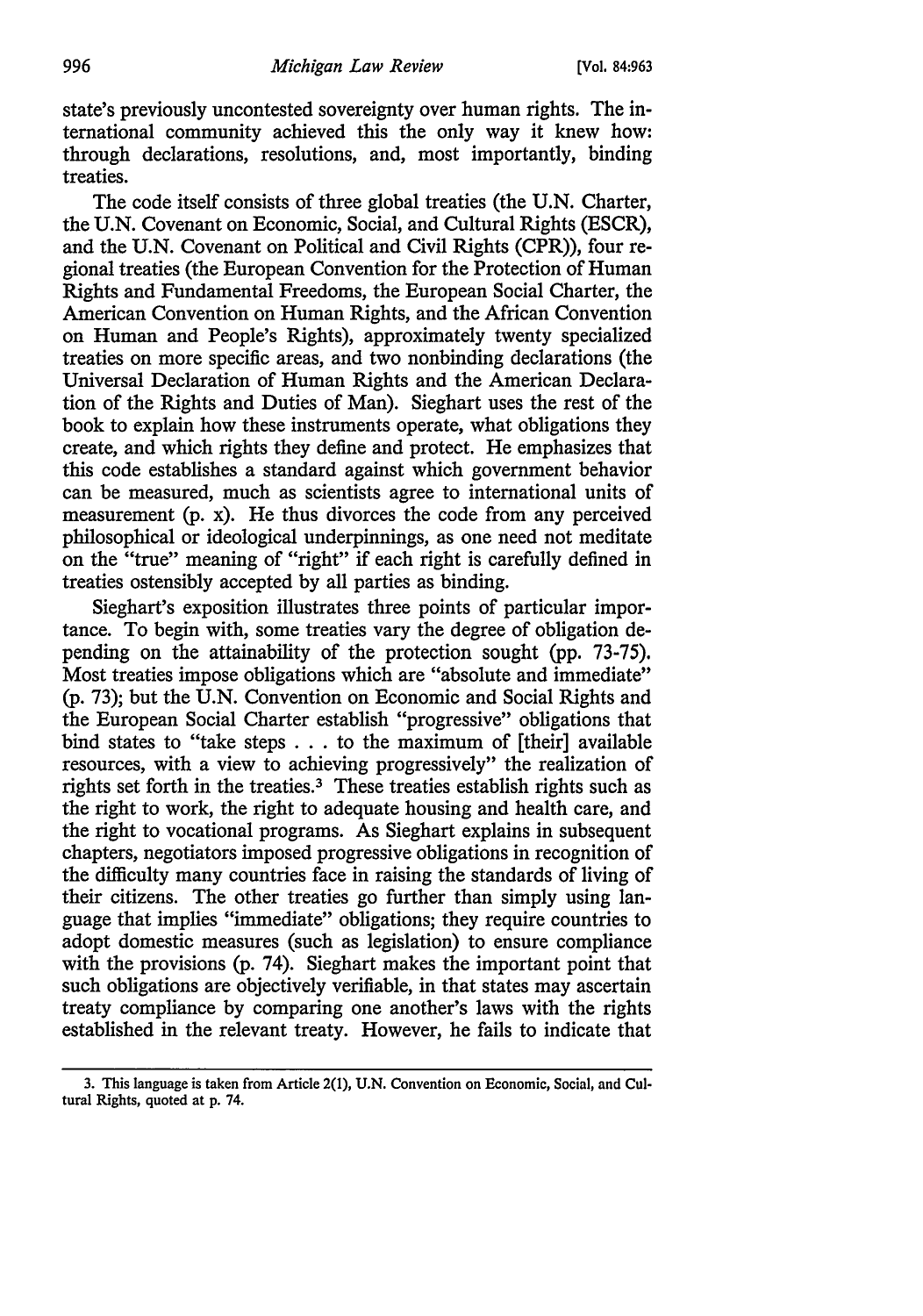the same reasoning reveals the difficulties involved in verifying compliance with treaties imposing progressive obligations.

Secondly, Sieghart shows that the code establishes remedies on the national and international levels (Chapters Nine and Ten). The CPR and three regional treaties require parties to pass domestic legislation providing individuals with effective remedies against the state. States thus surrender a surprising degree of sovereignty. Unfortunately, to be effective such provisions require institutions (namely independent judiciaries) that can only take root in certain confluences of circumstance and history, and that cannot be mandated into fruition by treaties or proclamations.

The treaties also establish international remedies for human rights violations. International law typically recognizes only the rights of states, forcing individuals to go through the state to seek redress, and then only for those claims which the state, as the aggrieved party, can advance. By specifically establishing international remedies for individuals, the code makes a radical departure from international practice, seeking to free the individual from relying on the state. Unfortunately, Sieghart explains, these international remedies (e.g., petitioning U.N. bodies for relief, bringing cases before regional councils) have been notoriously ineffectual, which, in the case of the U.N., is very much in keeping with the international clout it wields.<sup>4</sup> Sieghart's discussion leaves the reader with the uneasy impression that the individual's only effective remedy is to hope that nongovernmental organizations, such as Amnesty International, can mobilize international political pressure against the regime. The treaties' bold remedies may therefore have done little more than raise expectations and excite legal theorists.

Thirdly, Sieghart maintains that human rights can be neither classified nor prioritized. He believes attempts to classify rights as "civil and political" and "economic and social" merely reflect cold war attitudes (Western countries favor the former, Socialist countries promote the latter) (pp. 81-84). The CPR shares rights and objectives with the ESCR, although the latter may impose different obligations. In fact, each recognizes that the rights established in the other are on a par with its own (p. 83). According to Sieghart, "While it may be intellectually stimulating to attempt such distinctions, one must be constantly aware of the danger of seeking to *rank* human rights in some kind of order of importance, reflecting one's own political or ideological prejudices" (pp. 82-83; emphasis in original).

Sieghart devotes the final fifty pages of his book to an overview of the substance of the code. Because the entire international code lists

<sup>4.</sup> Not only do such organizations lack the enforcement capability necessary to alter states' behavior, they also lack the political will to make the initial findings that human rights are indeed being violated on the scale necessary to justify condemnation or other action. Pp. 95-96.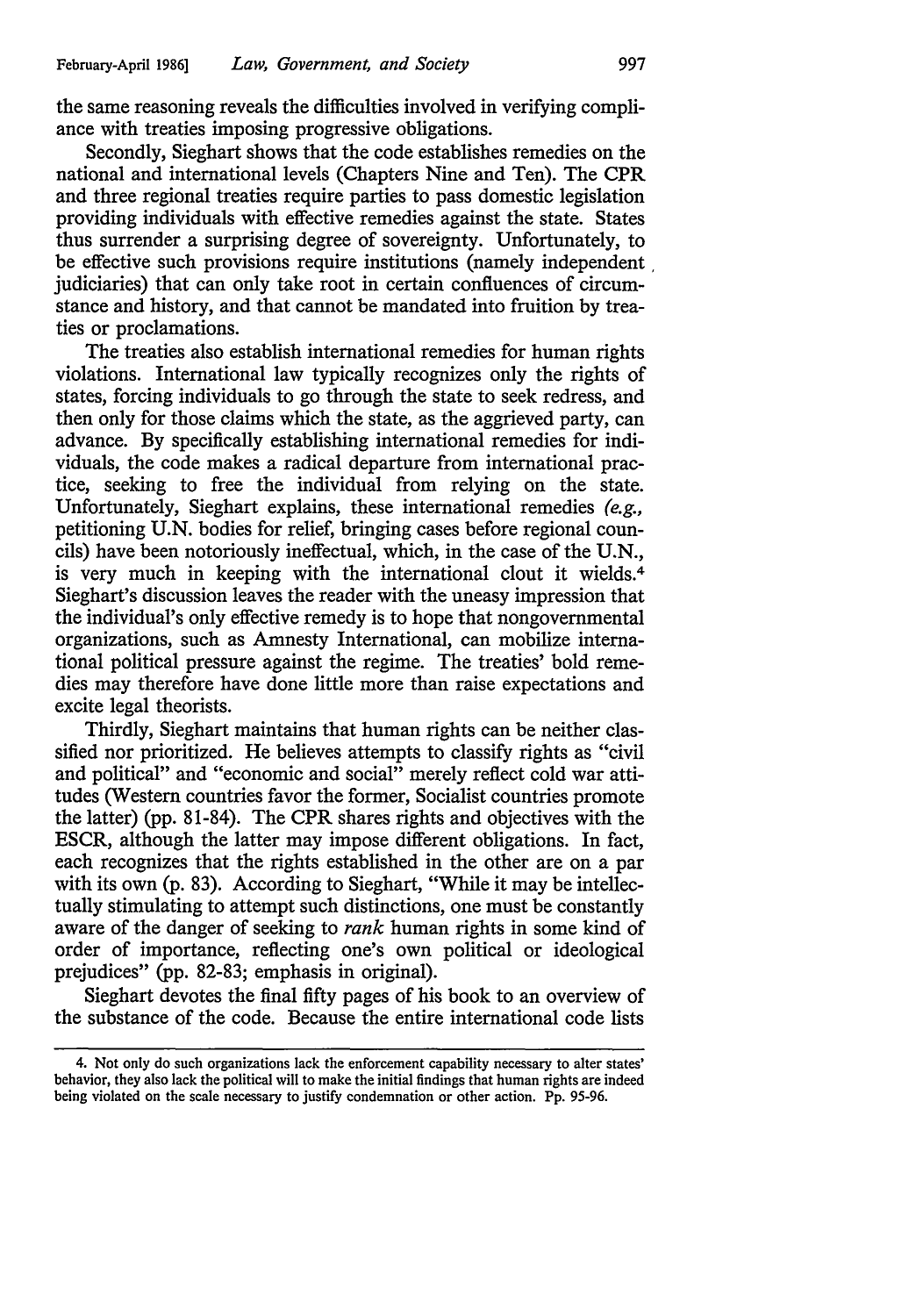forty to fifty distinct rights and freedoms (p. 79), Sieghart limits his examination to those rights he considers most representative of the code as a whole. This section of the book familiarizes the reader with the code's ambitious scope and far-flung objectives.

Sieghart, through his readable prose and thoughtful explanations, succeeds admirably in introducing the lay reader to the international human rights code. However, he is perhaps too eager to convey his optimism about the code, particularly in Chapter Five where, in discussing the code's standards, he nearly drowns the reader with his enthusiasm:

Nor are they naïve, starry-eyed, or idealistic, either about states or about their subjects. On the contrary, they are sober and pragmatic. Starting from the realistic assumption that there will always be tensions and conflicts between rulers and ruled, the code displays a practical respect for both, and sets out to strike a workable balance between them. . . . The code therefore now constitutes the highest rank of safeguards against tyranny . . . . [pp. 40-41]

This tone may strike the reader as somewhat misplaced, given the continuing horrors committed in open defiance of the code's safeguards. What the reader must remember is that Sieghart is discussing the code's content, and not its practical applications. Unfortunately, it is the latter that determines the code's effectiveness in shaping and improving government behavior. To the skeptical reader, his stubbornly positive tone smacks of self-delusion and therefore mars his credibility.

More important than the enthusiastic tenor of his descriptions is the substantive content of his reaction to criticisms that the code "amounts to no more than a lot of useless paper" (p. ix). He admits in the preface that "there are probably still no more than a couple of dozen or so countries where one can confidently say that [human rights] are reasonably well respected" (p. ix), yet in Chapter Ten he refers to cases involving those same countries to support his position that effective international remedies exist for aggrieved parties (p. 97). Thus, the only countries respecting the code's provisions and adhering to the remedy requirements are those that already have a consistently high record of respect for human rights. This says little for the code's global impact.

Sieghart maintains that outlawing offending states provides an effective sanction against human rights violations, and asserts that the loss of legitimacy that results from deplorable human rights records contributed to the downfall of various regimes (p. 95). However, a multitude of factors played greater roles in the collapses of the regimes he cites,<sup>5</sup> and he fails to mention the many regimes existing today that consistently violate human rights, and yet are in no immediate danger

<sup>5.</sup> Sieghart cites, inter alia, the Shah of Iran and President Somoza of Nicaragua. P. 95. Although international isolation may have played a role in their respective downfalls, that isolation was as much politically motivated as it was motivated by a desire to "outlaw" serious human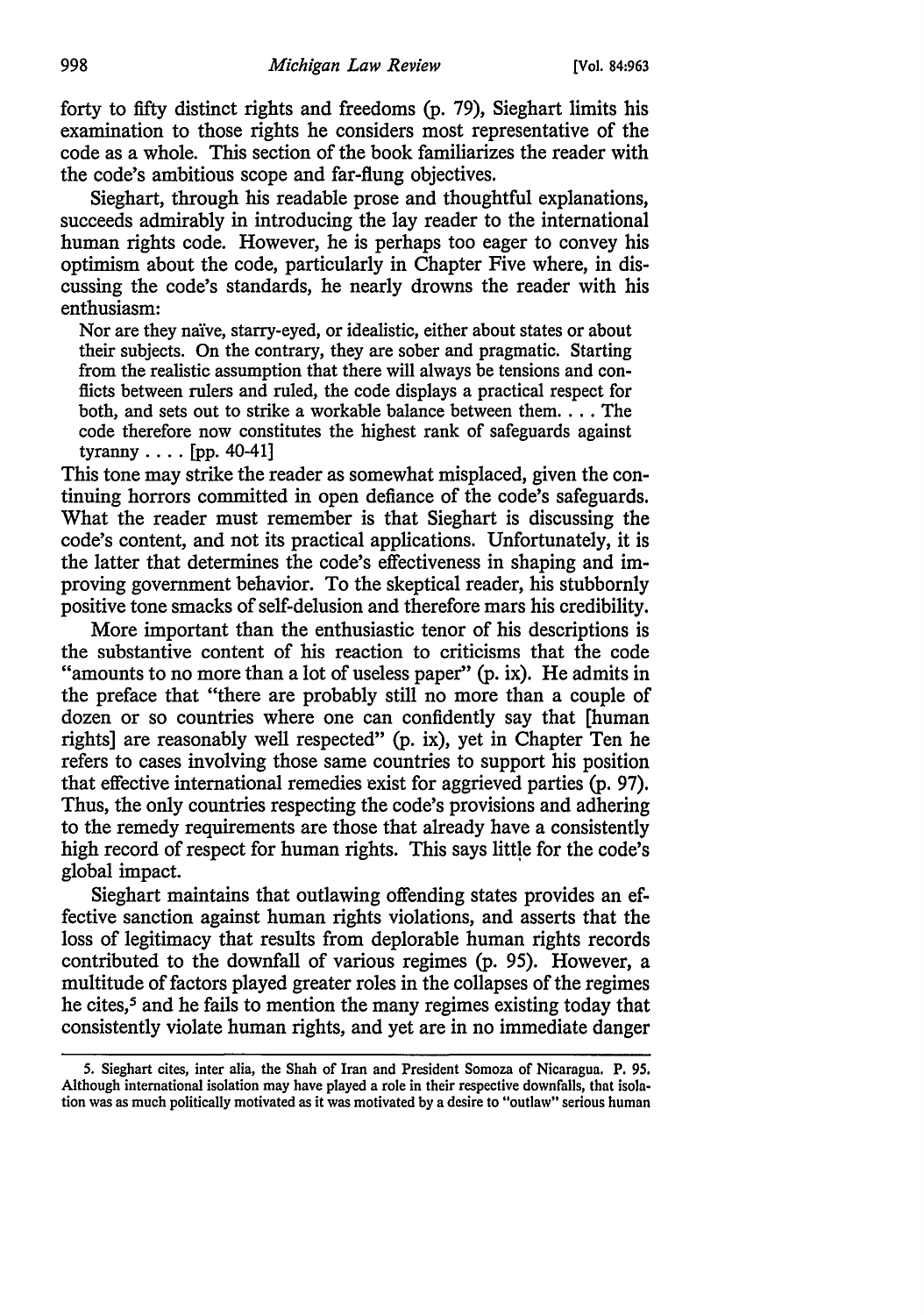of abdicating power (e.g., Vietnam, the USSR, Chile, South Africa). The level and impact of international condemnation may depend more on the role public opinion plays in the offending nation and its supporters than it depends on the nature and magnitude of the violations themselves. In fact, international condemnation in general has not approached what could be characterized as a concerted community effort to "outlaw" offending regimes. As Sieghart recognizes in Chapter Ten, states depend too much on one another to countenance rupturing diplomatic relations in order to safeguard the human rights of foreigners (p. 94). Thus, states often use human rights for ulterior ends, condemning violators only when politically expedient. These international realities cast a grim pallor over Sieghart's optimistic gloss.

Finally, Sieghart contends that offending countries' efforts to fit their offensive conduct into legal exceptions, such as "national emergency" or "state of war," indicate the extent to which countries accept the code as imposing binding legal obligations (p. ix). However, he stops short of drawing the opposite implication, that such continued and blatantly disingenuous attempts to justify widespread *treaty* violations demonstrate that most countries treat human rights obligations as "soft law": standards that provide common objectives but bind no one. Widespread violations may establish a dangerous international practice of noncompliance with human rights treaties, undermining the validity of the code as well as that of related treaties. Sieghart's survey of the multitude of human rights guaranteed by the code sets states' behavior in even starker contrast with the code's standards, and may further reinforce the skeptical reader's initial perceptions that the code strives to be law but remains only an admirable set of aspirations.

To Sieghart's great credit, he recognizes the force of objections to the code such as those advanced above. He realizes that gross violations of human rights still occur, and that the code has not yet reached anything like a consistent record of application. He emphasizes that the code is still very new in the span of legal history, and that the very existence of human rights standards is in itself cause for celebration. Even though horrors may continue apparently unabated, at least today we can legitimately refer to them as *violations* of law and not merely as immoral acts. By establishing new norms of international behavior, the code has provided the world community with the internationally recognized standard of measurement it needs to strip future Hitlers and Stalins of their legal trappings. Although Sieghart's optimistically legalistic approach may threaten some of his credibility, most readers will close his book convinced that he may not be far wrong when he says: "For, in various ways, [the code] *does* work: if it

rights violators. The violations perhaps mobilized internal opposition to the regimes more than they marshalled effective international condemnation of those regimes.